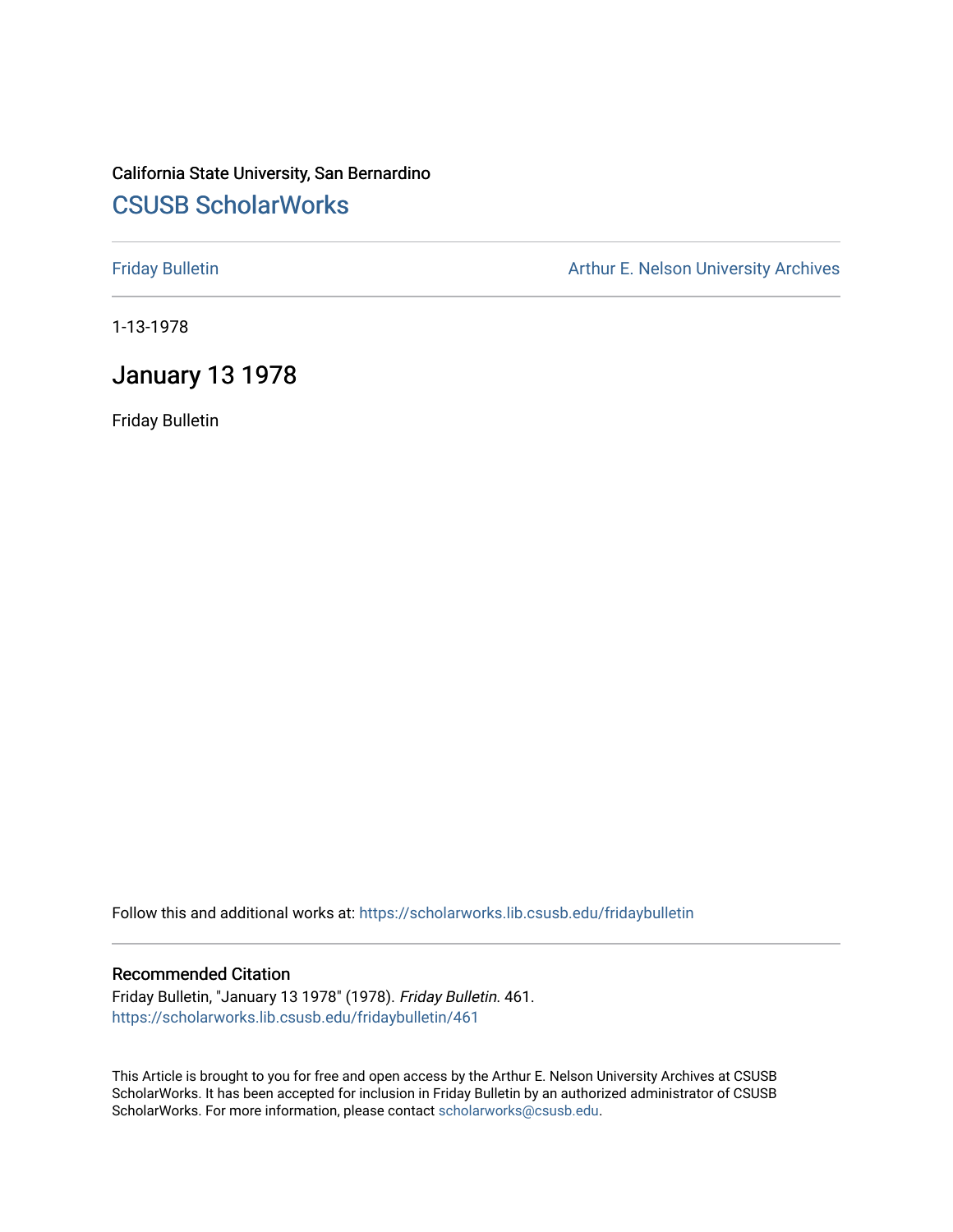CALIFORNIA STATE COLLEGE . SAN BERNARDINO

**January 13, 1978** 

1965 **JSk 1978** 

THE BULLETIN

**CREDENTIAL FOR TEACHING** A new credential, the Special Education Specialist.<br>
LEARNING HANDICAPPED OFFERED Credential: Learning Handicapped bas been approved Credential: Learning Handicapped has been approved **and is offered this quarter, Word regarding the** 

approval was received from the Commission for Teacher Preparation and Licensing **in Sacramento this week.** 

**The need for this credential is an outgrowth of the California State Master**  Plan for Special Education which requires all teachers working with learning handicapped pupils to hold a valid specialist credential.

**According to the coordinator of the program, Steven Wagner, Associate Professor of Education, the course of study will consist of class vork and supervised field vork in** *special* **education settings.** 

**Those interested in applying for the credential should contact Er. Wagner,**  Applicants should hold either a basic teaching credential or be in the process of completing the fifth year. **\* \* \*** 

TENTH ANNIVERSARY OF A Cal State tradition - the official campus tour - ob serves its tenth anniversary this week. On January 14, 1968 the first tour report was recorded and filed. Although tours had been given unofficially, the hiring of students as tour guides, selecting uniforms, and formally booking tours established the College Relations Office as the campus visitor center.

Since that date 23,820 visitors, mostly young people, have accompanied the student tour guides as they were shown the unique features of the College.

While most of the tourees are from high schools, the College provides the service for community organizations, senior citizen groups, church units and various clubs, in addition to community college groups and elementary and junior high school students.

The tour often includes a day's activities, such as visiting classes, meeting with faculty, talking with Financial Aid or Admissions personnel, lunching at the Commons, seeing a lab demonstration, as well as the tour. When space permits, arrangements are made for overnight stays at Serrano Village.

Over the years around 30 tour guides have served in the College Relations Office, also doubling as office workers, some for as long as four years.

Young visitors receive pennants of the College as a momento of their visit;<sup>exp</sup> Annivers others receive packets with information about the College.

Calls come in frequently from far-away regions, such as New York, Illinois,

(Continued on page 2)

 $10Tf$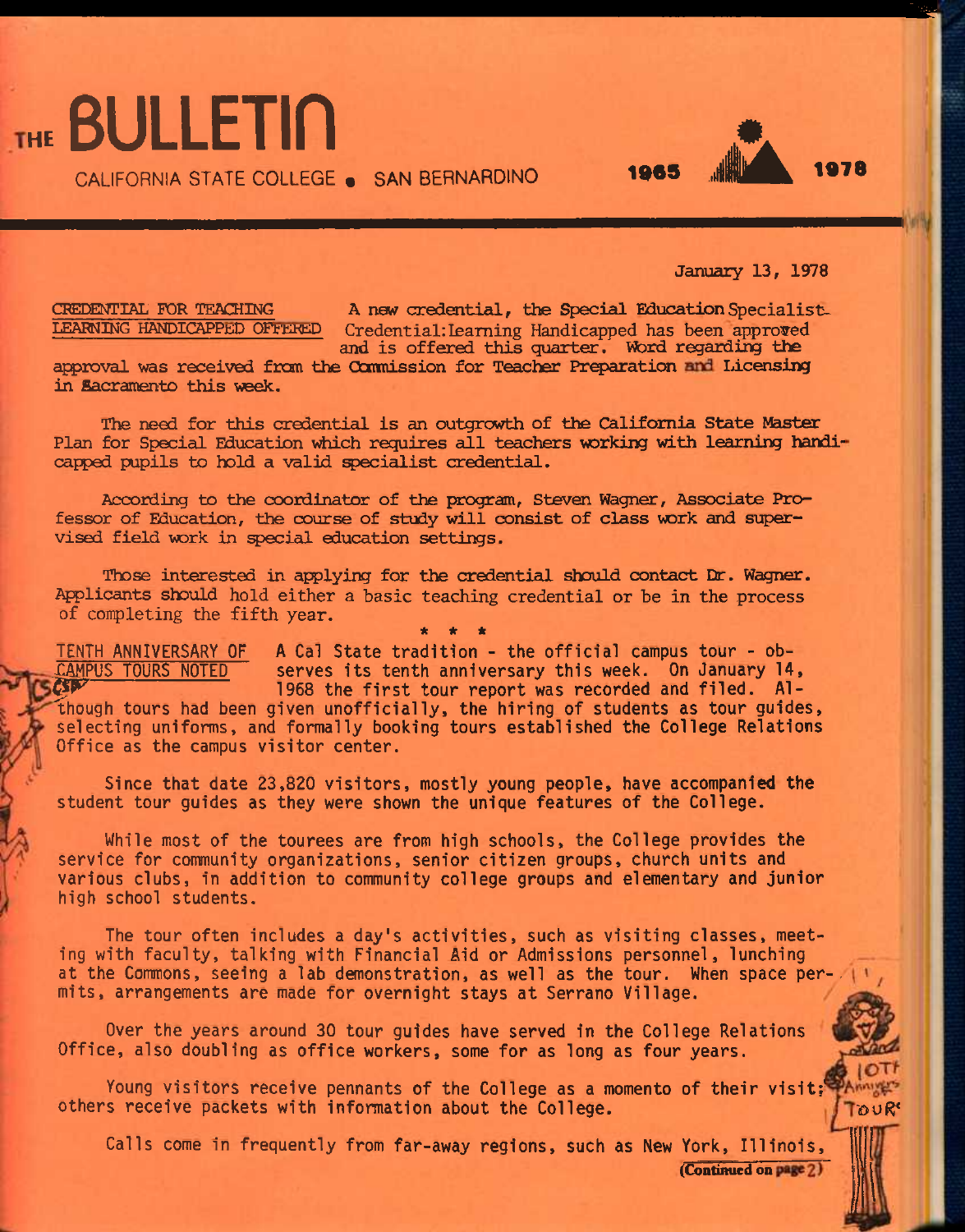# 10 YEARS OF TOURS Continued from page 1

and even out-of-country - Canada and Japan - requesting tours, often planned six months in advance to coincide with vacations.

The youngest tourees have been kindergarteners, Blue Birds and Brownies; oldsters were the 100 Senior Citizen Travel Club members of the YMCA. The largest groups on tour were the 200 Foreign Language Day visitors, the 125 Cerritos fifth graders from Long Beach and 150 parents during Orientation.

The tours are under the direction of Barbara Nolte of the College Relations Office, who has arranged approximately 1,000 tours given in all kinds of weather, late at night and even on weekends. \* \*



"Belle de Jour," winner of best picture at the Venice Film Festival and now a film classic, will be the first of seven foreign films to be shown this year. The screening begins at 7 p.m. tomorrow in PS-10, free of charge and open to the community.

Catherine Deneuve stars as the housewife who begins to work in a brothel due to marital problems. The film, with English subtitles, is directed by Luis Bunuel.

All of the films of the Foreign Film Festival, sponsored by the Foreign Language Dept., will be shown at 7 p.m., Saturdays in PS-10, free of charge.

PICTURES BEING TAKEN FOR CSCSB YEARBOOK

All of next week, students will have their pictures taken for the CSCSB yearbook, the first to be published since 1967. Scheduledfor publication this spring, the 1978 year-

book is being sponsored by the CSCSB Alumni Association and printed by Delma Studios of New York. Faculty and staff may order copies of the yearbook, \$7.36 per copy, through Marge Watson, SS-122.

FIRST FACULTY SEMINAR ON "THEORY OF JUSTICE"

A faculty seminar, the first to be held on campus, is scheduled for Wednesday, January 18 in LC-241.

Organized by William Gean, Asst. Prof., Philosophy, the winter seminar will be on Rawls' Theory of Justice, chosen because of its being heralded as the most important work on the theory of justice in the 20th century, and its tremendous press, according to Dr. Gean.

The seminar is sponsored by the Faculty Development Committee. The first three seminars will be led by Paul Johnson. Professor and Chairman of Philosophy. Participants will be Gloria Cowan, Ed Erler, Carol Goss, Don Lindsey, Rick Tillman, Bob Borton, Chris Niggle, Tom Meisenhelder, Mike Sheehan and Dick Moss.

#### **CSCSB BULLETIN**

The California State College, San Bernardino BULLETIN is published by the Office of College Relations, AD-151, Ext. 7217. Material<br>for publication must be received by noon Tuesday before the Friday of publication.

Editor . . . . . . . Barbara Nolte

Printed at Duplicating

FACULTY WIVES CLUB DRIVE NETS \$565

The Faculty Wives Club reports that \$565 was received from its holiday greeting

card drive last month, bringing its self-perpetuating scholarship fund to \$4693.07. The fun will provide a \$300 scholarship to an upper division CSCSB student, to be awarded in April, The Faculty Wives thank all who con-1978. tributed to the annual scholarship fund drive.

 $\mathbf{2}$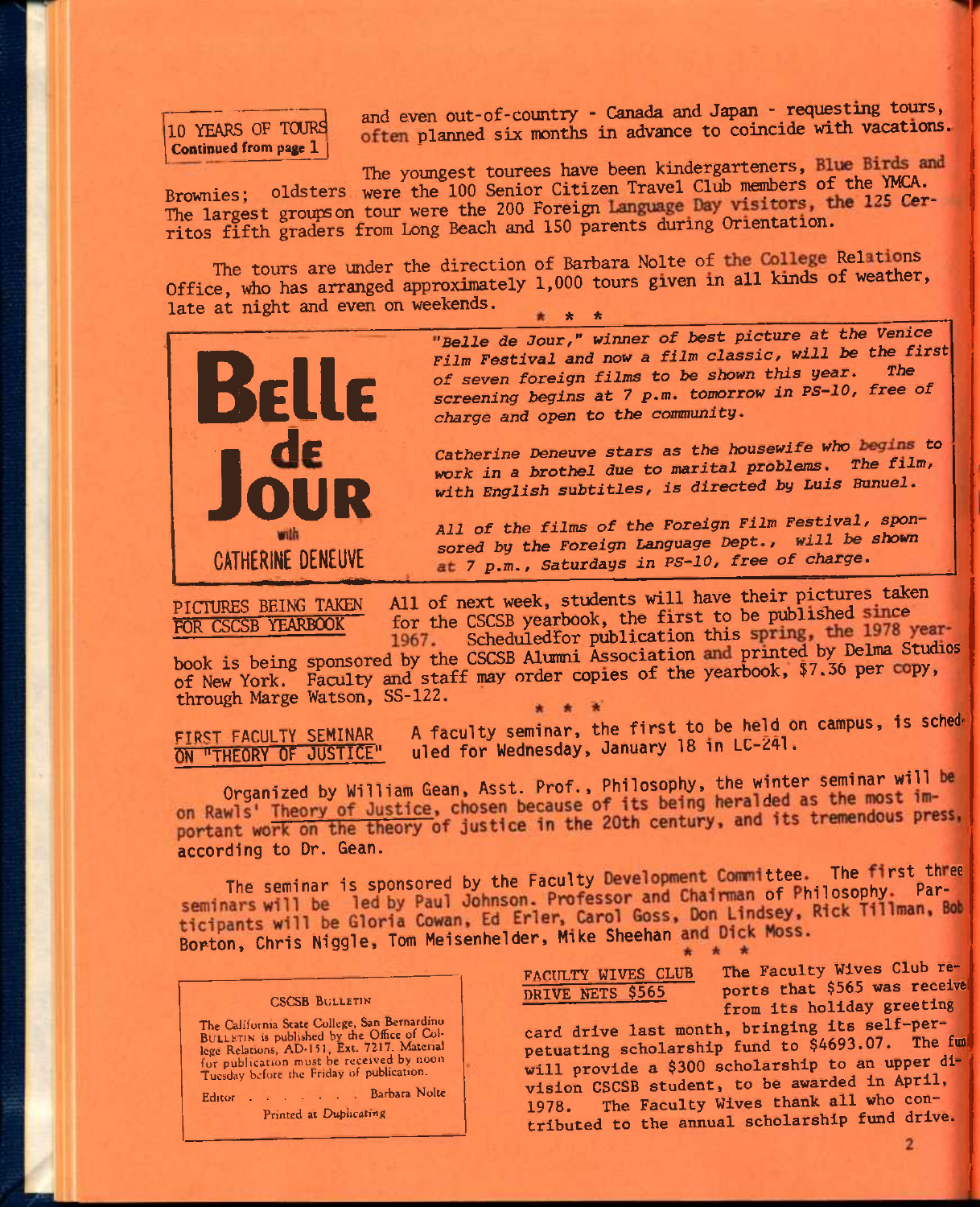ALL-COLLEGE BLOOD The Student Health Center is sponsoring a College blood drive<br>DRIVE SET FOR MONDAY on January 16, 10 a.m. to 3 p.m., in the Lower Commons. on January 16; 10 a.m. to 3 p.m., in the Lower Commons.

Established on the campus many years ago, this reserve fund ensures that any student, faculty or .staff member or their immediate dependents would have blood available for any emergency that might arise.

"To maintain a fund of this nature, we must have donors," states Vivian Mc Eachern, Health Center Nurse, " so even though we hate to 'needle' you, it's the only way."



SPEAKERS BUREAU BROCHURE COPIES ARE AVAILABLE

The 1977-78 Speakers Bureau Brochure has been received from the printer. Copies are available in the College

Relations Office, AD-151.

The new brochure lists 83 faculty and administrators as speakers and 261 speeches, covering a wide range of subjects.

Copies have been distributed to high school and community college department chairmen and community organizations within a certain radius of the campus.

**" A GLASS OF WATER,"**  IN FINAL THREE-DAY RUN **How an incident involving a glass of water brings about the**  fall of the Duke of Marlborough is shown in "A Glass of **Water," a famous historical play set in the early 18th** 

**century in London.** 

**Eugene Scribe's French play, translated by Richard Switzer, Dean of Humanities,**  is presented by the Travellers' Company, tonight and tomorrow night at 8:15 and **Sunday afternoon at 2:30 p.m. in The Theatre.** 

**Admission for all perforrrences is \$2.50. Call 7452 between 1 and 4 p.m.**  *it ^ \** 

**SKI FILM FESTIVAL A variety of short films ranging from cross-country and free**style skiing to highlights of the 1976 Winter Olympics will be featured at the CSCSB Ski Film Festival, Tuesday, January 24.

The program is scheduledto be held in the new Student Union from 7 to 9:30 p.m **College community and the public are invited free of charge. \* \* \*** 

**STAFF-FACULTY T**HIS MONTH'S **S**TAFF-**F**ACULTY **S**OCIAL WILL BE HELD **T**HURSDAY^ **ALNBXI I J**ANUARY 19^ FROM **A** TO **<sup>6</sup>**P.M. IN THE &ER **C**OMMONS. **T**HE **MORE THE MERRIER.** 

COMING...

**, Representatives from the Los Angeles Lakers- basketball team will conduct a clinic here on campus Wednesday, January 18.** 

**One assistant coach, one announcer and one player (names not available as this goes to print) will conduct the hour-long clinic scheduled to begin at 4 p.m. in the Gym. All high school and community college athletic directors and coaches of men's and women's basketball teams are especially invited. The clinic is also open to the public and admission is free. Tickets to future Laker games will be given to audience mem-^ bers as door prizes.**   *3*  $\frac{1}{2}$  **3 3 3 4**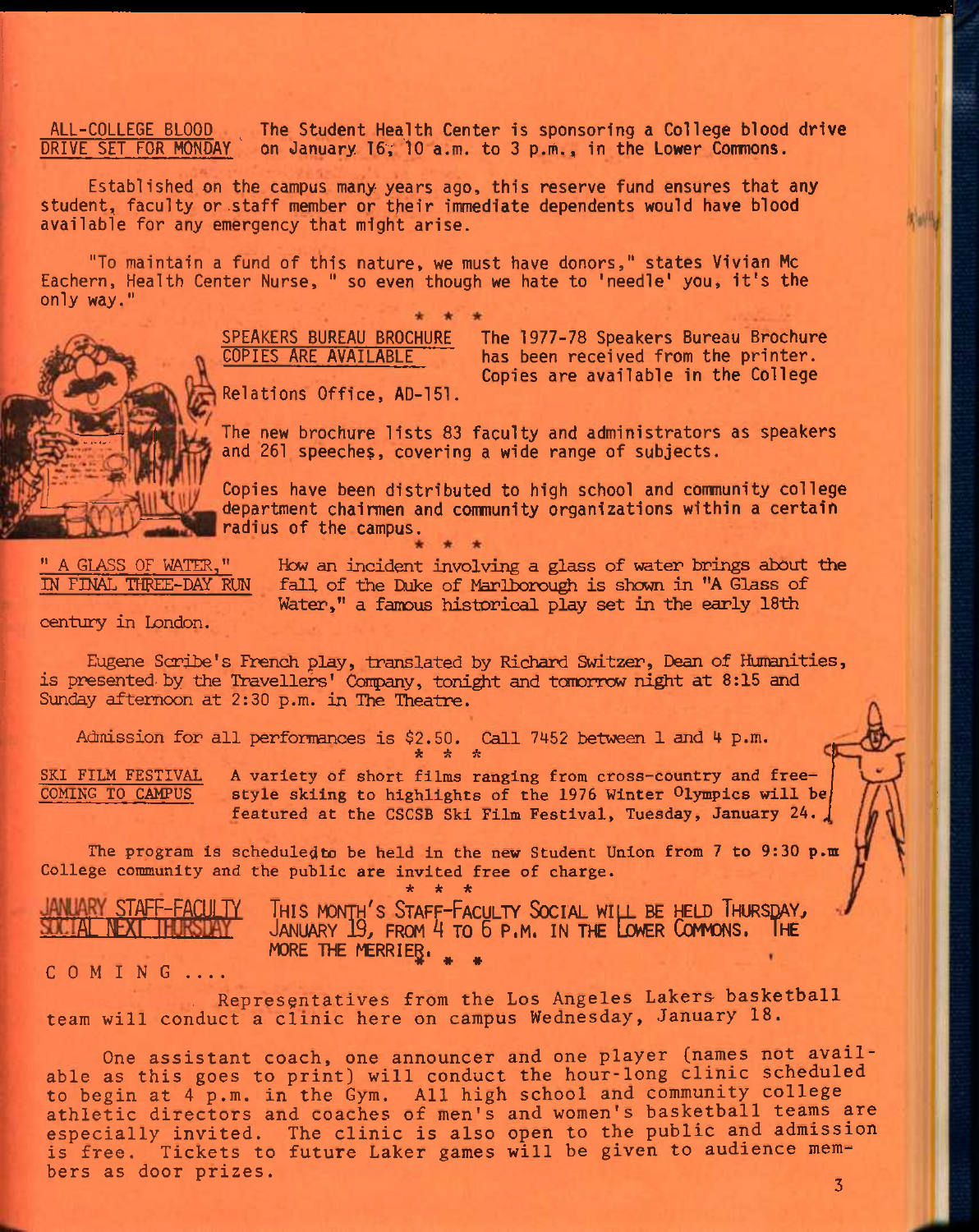**Margaret Gibbs (Administration) and Riverside Speaking up** County Supervisor Norton Younglove were guest speakers at the December *luncheon* of the American

**Society for Public Administration's Inland Empire Chapter. The topic of the day was "Political Turnover and Turbulence...Problems and Prospects for Public Policy."** 

**+ Hal Hoverland (Administration) spoke to a San Gorgonio High School English class on "Careers in Business," Jan. 12.** 

**+ Mireille Rydell (French) was the guest speaker for the Francaise Alliance Society meeting held in Pasadena on Dec. 14- Dr. Rydell's subject was "On Compagnonnage."** 

**+ Robert Senour (Audio—Visual) lectured on "Media or Modem Day Seance" to the Media English Class at San Gorgonio High School, Jan. 12.**  \* \* \*

**Professional Activities** | Christopher O'Hare (Psychology) presented a paper at the California State Psychological Assn. conven**tion in San Francisco, Jan. 6,. on "Therapist: Self-Disclosure as a Facilitative Intervention."** 

**+ William Slout (Theatre Arts) served as a judge at the preliminary screening of** the University/Resident Theatre Assn. auditions for student actors held at U.C.R. **Jan. 8.**  \* \* \*

*EMPLOYMENT Keypunch Operator, Computer Genter. Qual*  $\approx$  6 mo. paid full time *OPPORTUNITIES* **keypunch machine exp., small error rate. Salary:** \$4.28/hour**;approx. 20 hours wkly at start of each quarter. Appl. accepted indefinitely** 

**+ Cler. Asst. IIB, Faculty Personnel Office. Qual: type 50 vpm, shorthand or dictaphone 80 wpm, equiv. to one year full-time pd. cler. exp. Salary: \$389.50/mo.; 20 hours vrfcly. till** 6/3O/V8. **Apply by Jan.** I6.

**+**  Cler. Asst. IIA, Library. Qual: type 50 wpm, equiv. to one year full-time pd. cler. **exp. Salary: \$656.10/mo. Aprox. 3^ hours wkly till** 6/3O/78. **Apply by Jan. 1\$. \* \* \*** 



**Chris Evans to SS-139; Michael Simmons to SS**-I4O; **George Roth to 3S-135; Michael Sheehan to SS**-158; **Gene Andrusco to AD-125; Eco**nomics Dept. to SS-139; Anthropology Dept. to SS-139; Geography **Dept. to SS-139; Richard Nunez to Supervisor (Sergeant), College Police.** 

**LEFT THE COLLEGE: Linda Thorvaldson, Humanities (Leave of Absence); Shari Foulke, Library.** 

**A REMINDER: Please keep your personnel records current regarding new addresses, phone numbers, number of exemptions, etc. by contacting the Personnel Office, SS**-151, **ext. 7205.**